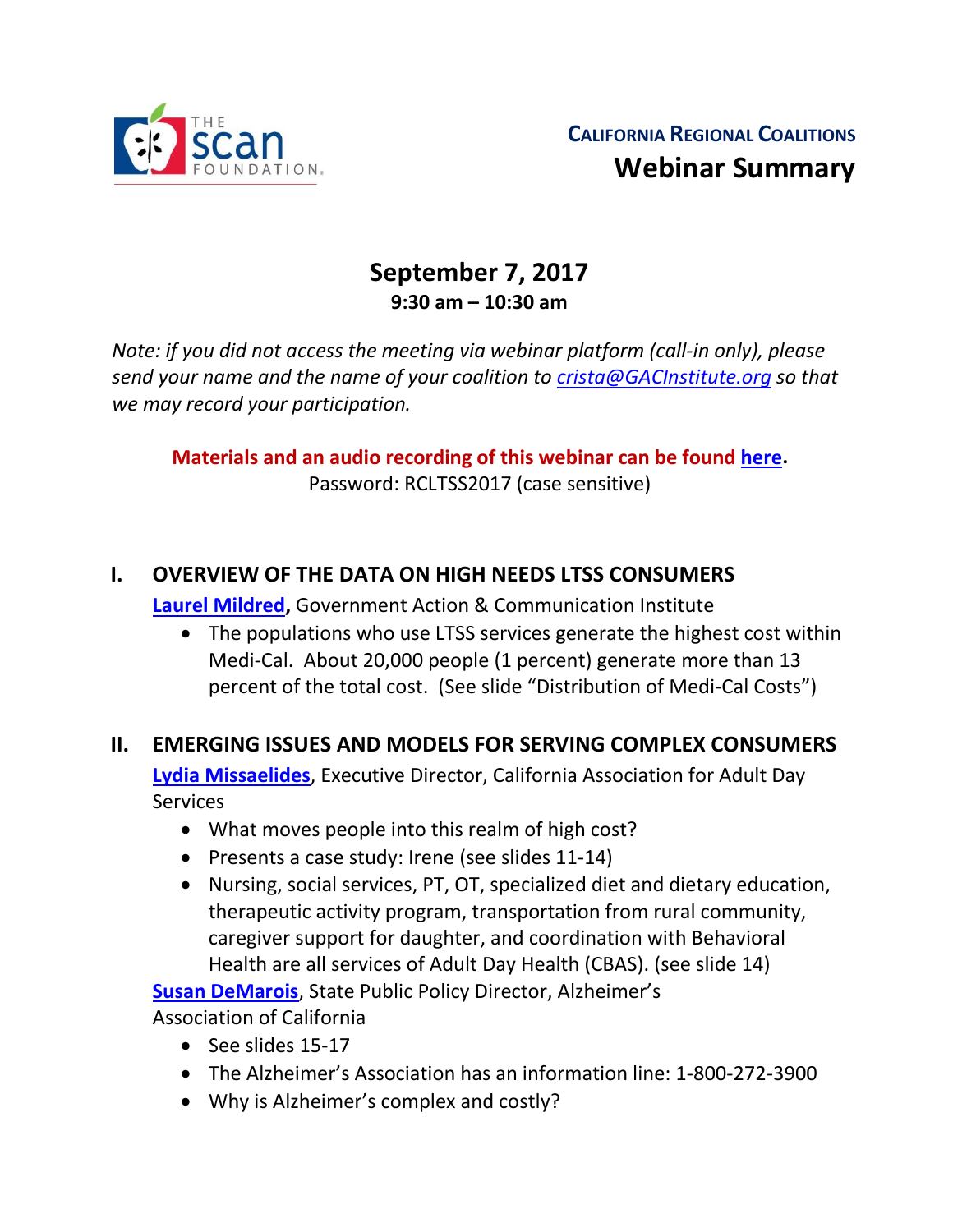- Note that a significant proportion of Alzheimer's patients live alone (25 percent nationally)
- **[Sue North](mailto:snorthca@gmail.com)**, Government Action & Communication Institute
	- PACE Program Summary –Social/Medical Model managed services, new growth and program changes (See slides 18-27)
	- Developmental Disabilities --new services models for "crisis transition" and "enhanced behavioral therapeutic" residential services need for closing state institutions

## **III. UPDATE: NEW WORKGROUP WITH ASSEMBLY AGING AND LTC COMMITTEE**

**[Laurel Mildred,](mailto:laurel.mildred@mildredconsulting.com)** Government Action & Communication Institute

- What's going on in the Legislature to address this set of issues around high cost consumers
- There is some formative work going on the part of 11 statewide organizations working with the Assembly Aging and Long-Term Care Committee and with The SCAN Foundation.
- They are hoping to come up with legislative proposals.
- How does this connect with Advocacy Day?
- There are three discussions next week for Advocacy Day captains (Monday, Wednesday, and Thursday)

# **IV. UPDATES FROM REGIONAL COALITIONS**

### • **[Paul Van Doran,](mailto:Execdir@ilcac.org) Inland Empire LTSS Coalition**

- o Describes various stakeholder groups that meet regularly within the Inland Empire. The regional coalition uses policy support from Loma Linda University. Working on a white paper on issues related to the Community Care Initiative (CCI). Have been meeting with legislators and supervisors since the SoCal discussions began this year with the goal of letting them know we are the go-to group for LTSS information and perspective. We take a broad group to these meetings with legislators, which allows for a lot of topics to be raised by the elected official.
- **[Eldon Luce,](mailto:ELConsult@homail.com) Placer County Aging and Disability Resource Coalition** Coalition Representative (hyperlink to email address)
	- o Their goal was an ADRC in Placer County working since March of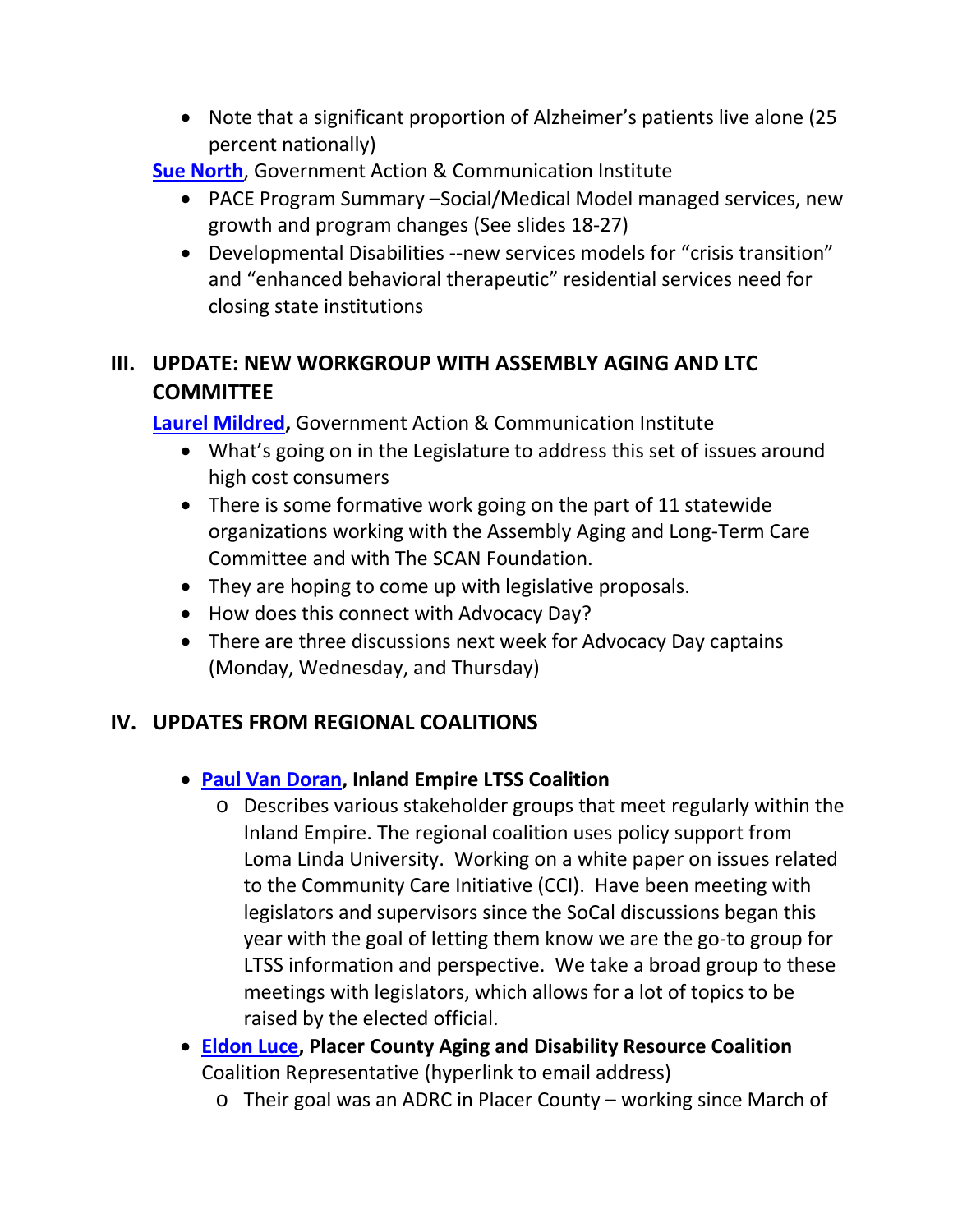2016. They have divided their advisory council into four workgroups to complete and follow up on a "SWAT" analysis – goal is ADRC status by end of year.

• **Diversability Advocacy Network (Chico)** Postponed till November webinar

#### **V. ANNOUNCEMENTS**

- Messaging Effort for Advocacy Day morning session with skill development; lunch; then Jack Hailey will give the St. Crispin's Day speech at 1; people will meet with legislative staff in the afternoon; final gathering to share experiences.
- October 25 Advocacy Day registration captains have the registration and they will share with the team who are coming to the Advocacy Day
- October 26 TSF Summit Registration **Please note: registration process for Summit is distinct from/separate from Advocacy Day registration.**
- Also note, if you want to book a room in the hotel that has discounted rates, do so by September 22! If you need information, contact [mariya@gacinstitute.org](mailto:mariya@gacinstitute.org)
- Laurel: there is an "oppose" letter to some federal cut proposals Amber Crist sent this letter to all the list serve a couple days ago. Laurel will send it out again today

#### **Participants (49)**

| <b>Coalition</b>                                                 | Representative(s)                        |
|------------------------------------------------------------------|------------------------------------------|
| Aging and Disability Coalition of Lake and Mendocino<br>Counties | Tanner Silva-Parker<br>Corrina Avila     |
| Aging Services Collaborative of Santa Clara County               | <b>Marilou Cristina</b><br>Ryan Kawamoto |
| Bay Area Senior Health Policy Coalition                          | Katherine Kelly<br>Vic Gellon            |
| <b>Central Coast LTSS Coalition</b>                              | <b>Eduardo Medel</b>                     |
| <b>Central Valley LTSS Coalition</b>                             | Donald Fischer                           |
| Community Living Implementation Council of Nevada<br>County      | Pam Miller                               |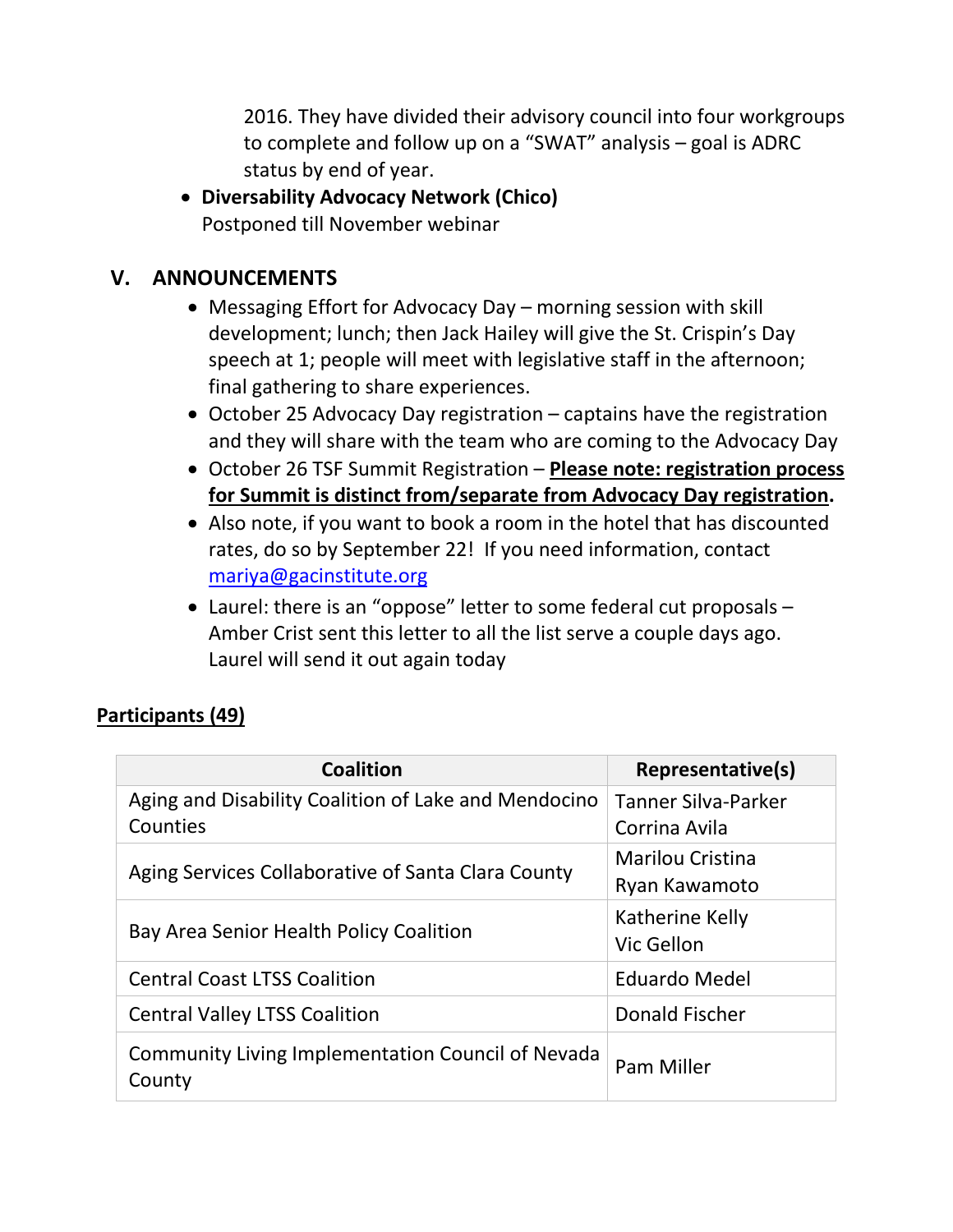| Contra Costa Advisory Council on Aging                | Lorna Van Ackeren<br>Debbie Toth                                            |
|-------------------------------------------------------|-----------------------------------------------------------------------------|
| Diversability Action Network (Chico)                  | <b>Forest Harlan</b>                                                        |
| Independent Living Workgroup of Kern County           | Jan Lemucchi                                                                |
| <b>Inland Empire LTSS Coalition</b>                   | Helen Jung<br>Paul Van Doren<br><b>Terry Lee</b><br>Michael Knight          |
| Los Angeles Aging Advocacy Coalition                  | Kelly Honda                                                                 |
| Monterey Bay Aging and Disability Resource Coalition  | Elsa Quezada<br><b>Patty Talbott</b>                                        |
| San Mateo County New Beginning Coalition              | Marilyn Baker-Venturini<br>Cristina Ugaitafa<br>Michelle Makino             |
| Santa Barbara County Adult and Aging Network          | Jenn Griffin                                                                |
| <b>Orange County Aging Services Collaborative</b>     | Cynthia Okialda<br><b>Christine Chow</b>                                    |
| Placer County Aging and Disability Resource Coalition | <b>Eldon Luce</b>                                                           |
| San Diego Long Term Care Integration Project          | Elizabeth Lee                                                               |
| San Francisco Long Term Care Coordinating Council     | Valerie Coleman                                                             |
| The Senior Coalition of Stanislaus County             | Erlinda Bourcier<br>Dianna Olsen<br>Maria Profeta                           |
| Senior Services Coalition of Alameda County           | <b>Wendy Peterson</b><br>Patricia Osage                                     |
| Ventura County Hospital to Home Alliance              | Sue Tatangelo                                                               |
| <b>Yolo Healthy Aging Alliance</b>                    | <b>Fran Smith</b><br>Chris Jensen<br>Anson Houghton<br><b>Valerie Olson</b> |